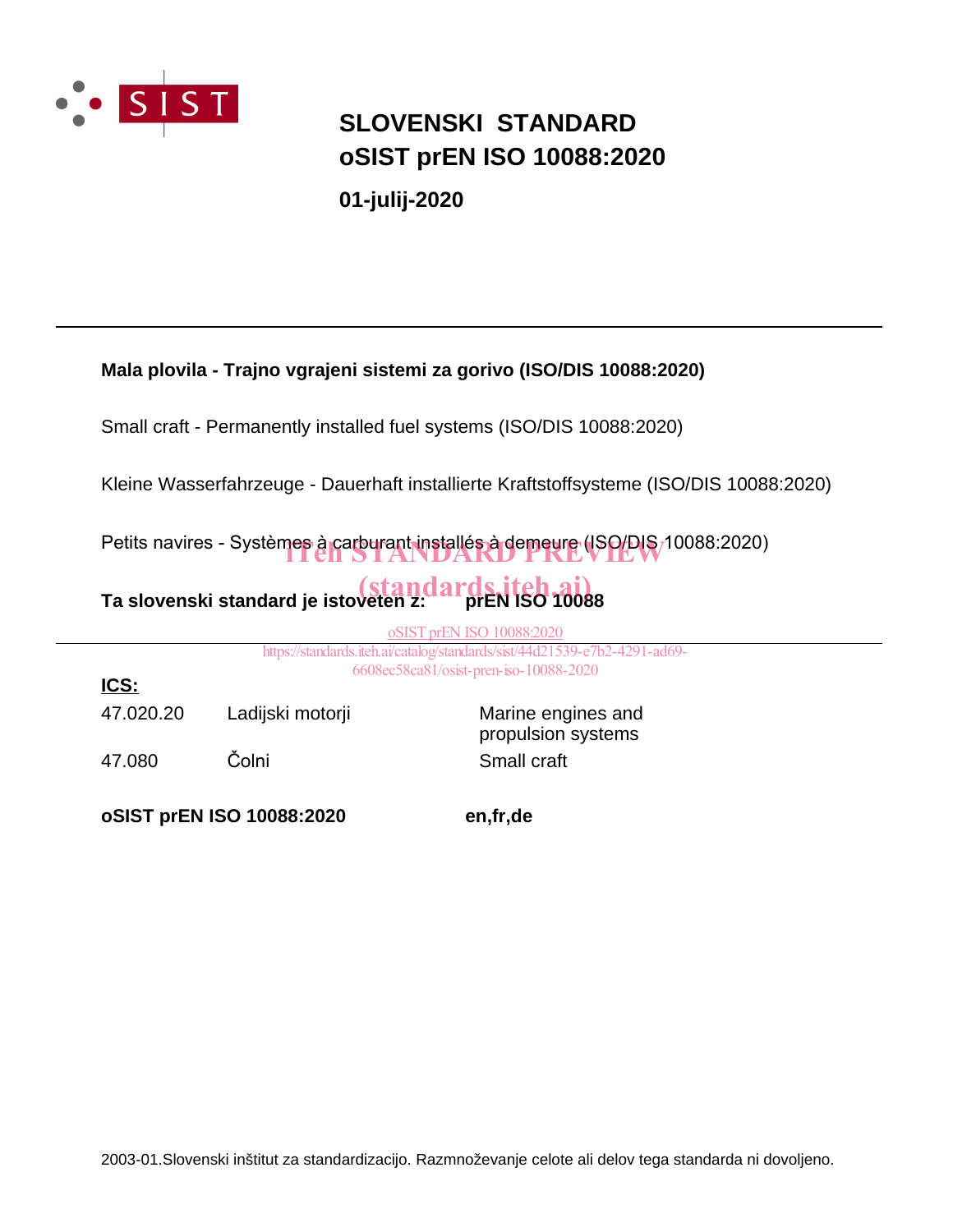**oSIST prEN ISO 10088:2020**

# iTeh STANDARD PREVIEW (standards.iteh.ai)

oSIST prEN ISO 10088:2020 https://standards.iteh.ai/catalog/standards/sist/44d21539-e7b2-4291-ad69- 6608ec58ca81/osist-pren-iso-10088-2020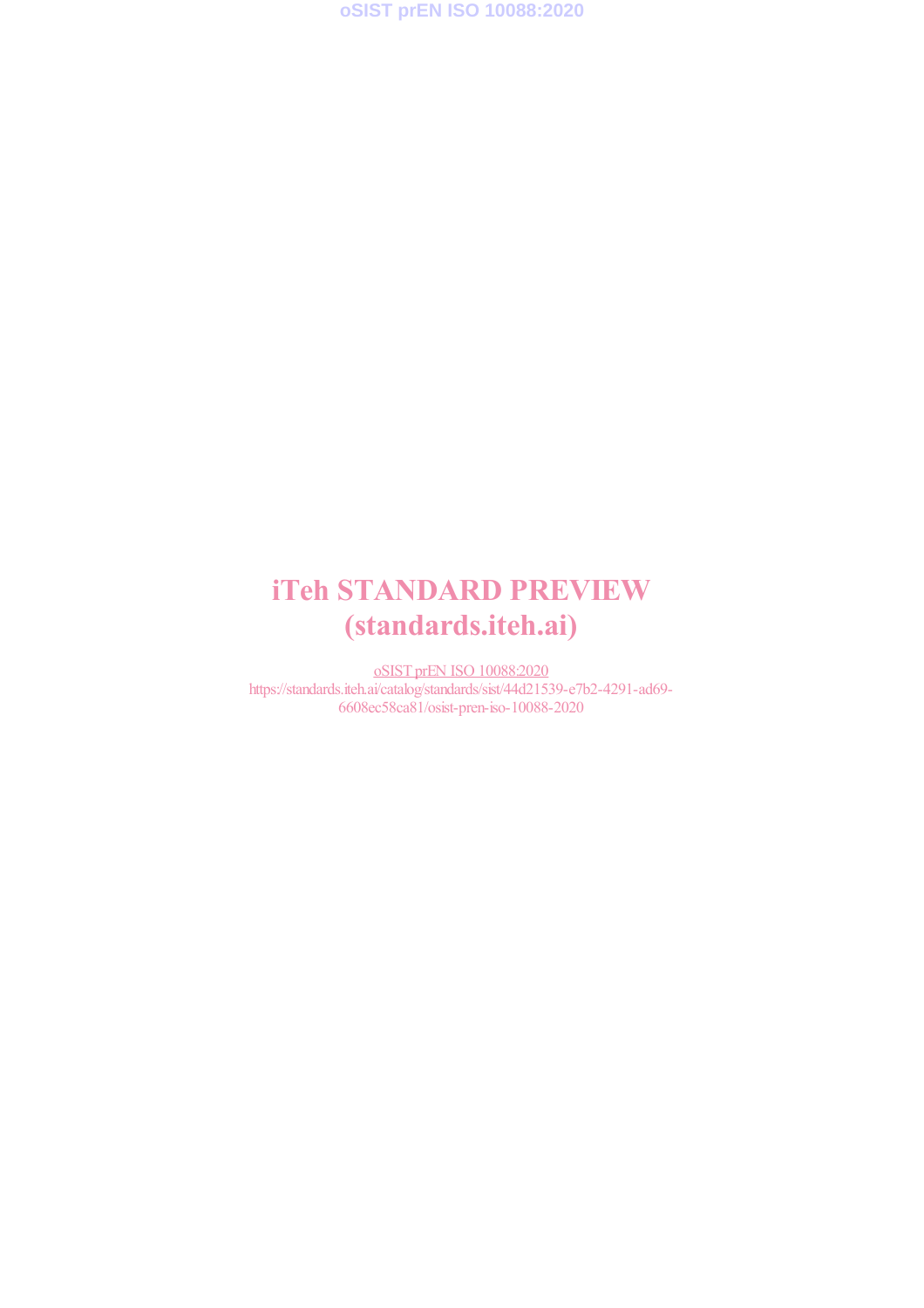# DRAFT INTERNATIONAL STANDARD **ISO/DIS 10088**

ISO/TC **188** Secretariat: **SIS**

Voting begins on: Voting terminates on:<br>2020-05-25 2020-08-17 **2020-05-25 2020-08-17**

## **Small craft — Permanently installed fuel systems**

*Petits navires — Systèmes à carburant installés à demeure*

ICS: 47.080

# iTeh STANDARD PREVIEW (standards.iteh.ai)

oSIST prEN ISO 10088:2020 https://standards.iteh.ai/catalog/standards/sist/44d21539-e7b2-4291-ad69- 6608ec58ca81/osist-pren-iso-10088-2020

THIS DOCUMENT IS A DRAFT CIRCULATED FOR COMMENT AND APPROVAL. IT IS THEREFORE SUBJECT TO CHANGE AND MAY NOT BE REFERRED TO AS AN INTERNATIONAL STANDARD UNTIL PUBLISHED AS SUCH.

IN ADDITION TO THEIR EVALUATION AS BEING ACCEPTABLE FOR INDUSTRIAL, TECHNOLOGICAL, COMMERCIAL AND USER PURPOSES, DRAFT INTERNATIONAL STANDARDS MAY ON OCCASION HAVE TO BE CONSIDERED IN THE LIGHT OF THEIR POTENTIAL TO BECOME STANDARDS TO WHICH REFERENCE MAY BE MADE IN NATIONAL REGULATIONS.

RECIPIENTS OF THIS DRAFT ARE INVITED TO SUBMIT, WITH THEIR COMMENTS, NOTIFICATION OF ANY RELEVANT PATENT RIGHTS OF WHICH THEY ARE AWARE AND TO PROVIDE SUPPORTING DOCUMENTATION.

This document is circulated as received from the committee secretariat.

## **ISO/CEN PARALLEL PROCESSING**



Reference number ISO/DIS 10088:2020(E)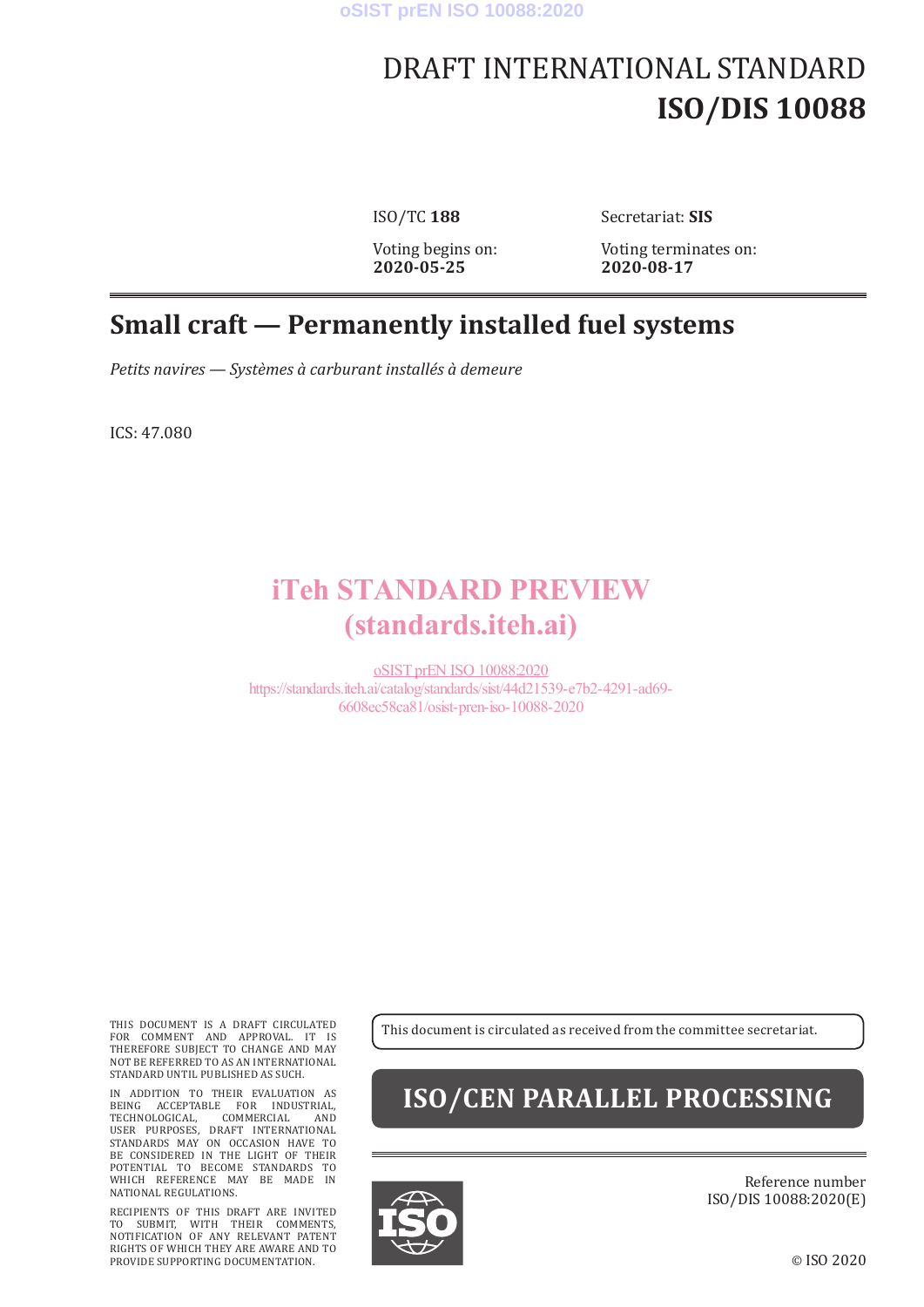# iTeh STANDARD PREVIEW (standards.iteh.ai)

oSIST prEN ISO 10088:2020 https://standards.iteh.ai/catalog/standards/sist/44d21539-e7b2-4291-ad69- 6608ec58ca81/osist-pren-iso-10088-2020



## **COPYRIGHT PROTECTED DOCUMENT**

#### © ISO 2020

All rights reserved. Unless otherwise specified, or required in the context of its implementation, no part of this publication may be reproduced or utilized otherwise in any form or by any means, electronic or mechanical, including photocopying, or posting on the internet or an intranet, without prior written permission. Permission can be requested from either ISO at the address below or ISO's member body in the country of the requester.

ISO copyright office CP 401 • Ch. de Blandonnet 8 CH-1214 Vernier, Geneva Phone: +41 22 749 01 11 Fax: +41 22 749 09 47 Email: copyright@iso.org Website: www.iso.org

Published in Switzerland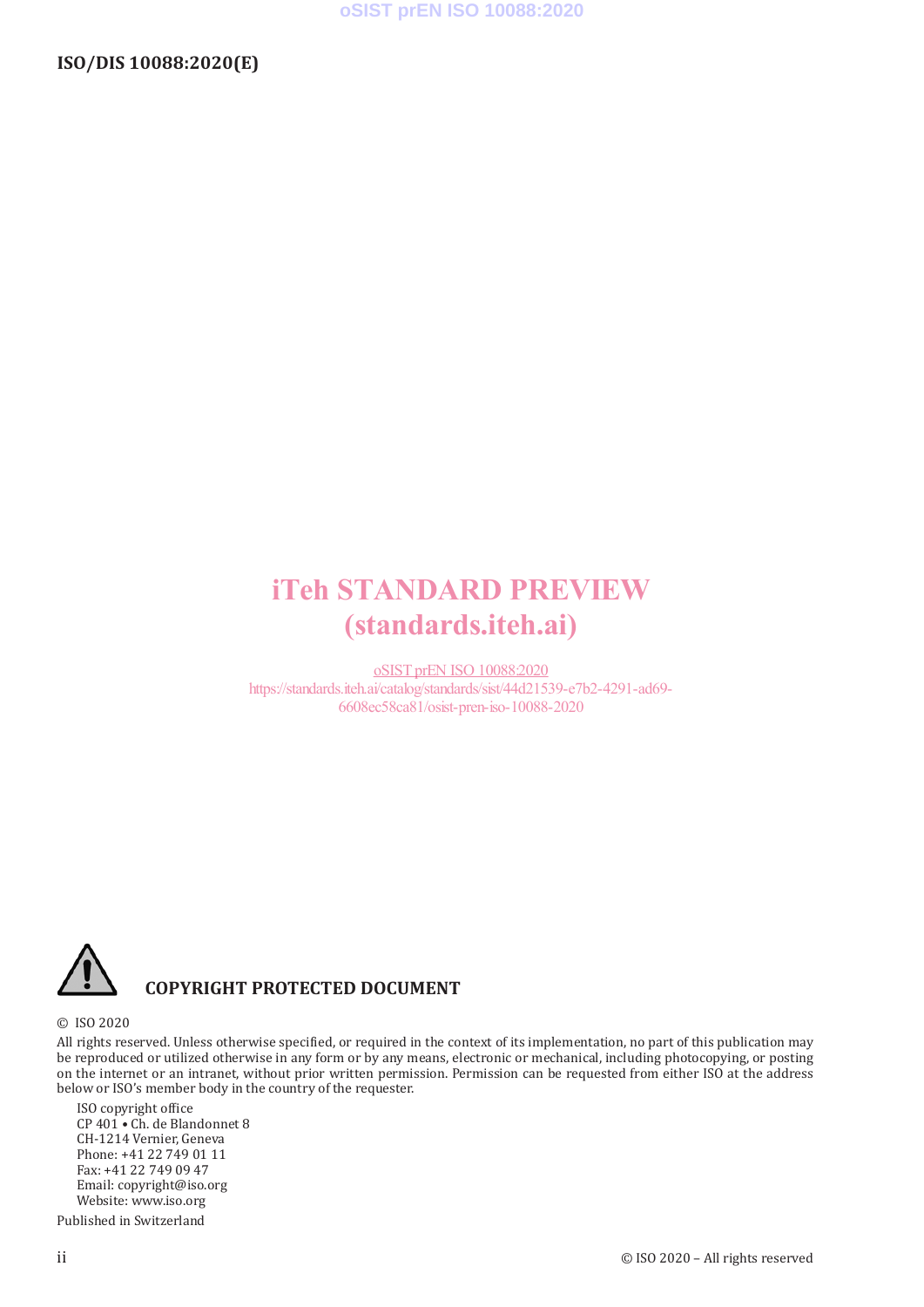Page

## **Contents**

| 1              |                                                                                                                                                                                                                                      |                                                                                                                                                                            |     |
|----------------|--------------------------------------------------------------------------------------------------------------------------------------------------------------------------------------------------------------------------------------|----------------------------------------------------------------------------------------------------------------------------------------------------------------------------|-----|
| $\overline{2}$ | Terms and definitions <b>contract to the contract of the contract of the contract of the contract of the contract of the contract of the contract of the contract of the contract of the contract of the contract of the contrac</b> |                                                                                                                                                                            |     |
| 3              |                                                                                                                                                                                                                                      |                                                                                                                                                                            |     |
| 4              | 4.1<br>4.2<br>4.3                                                                                                                                                                                                                    | General requirements 3<br>Testing 4.442                                                                                                                                    |     |
| 5              | 5.1<br>5.2<br>5.3<br>5.4<br>5.5<br>5.6<br>5.7                                                                                                                                                                                        | Vent lines and components <b>components</b> of 6                                                                                                                           |     |
|                |                                                                                                                                                                                                                                      |                                                                                                                                                                            |     |
|                |                                                                                                                                                                                                                                      | Annex B (informative) Diurnal emissions of petrol fuel systems 2000 and the essential Annex ZA (informative) Relationship between this European Standard and the essential | .18 |
|                |                                                                                                                                                                                                                                      | oSIST prEN ISO 10088:2020<br>https://standards.iteh.ai/catalog/standards/sist/44d21539-e7b2-4291-ad69-                                                                     |     |

6608ec58ca81/osist-pren-iso-10088-2020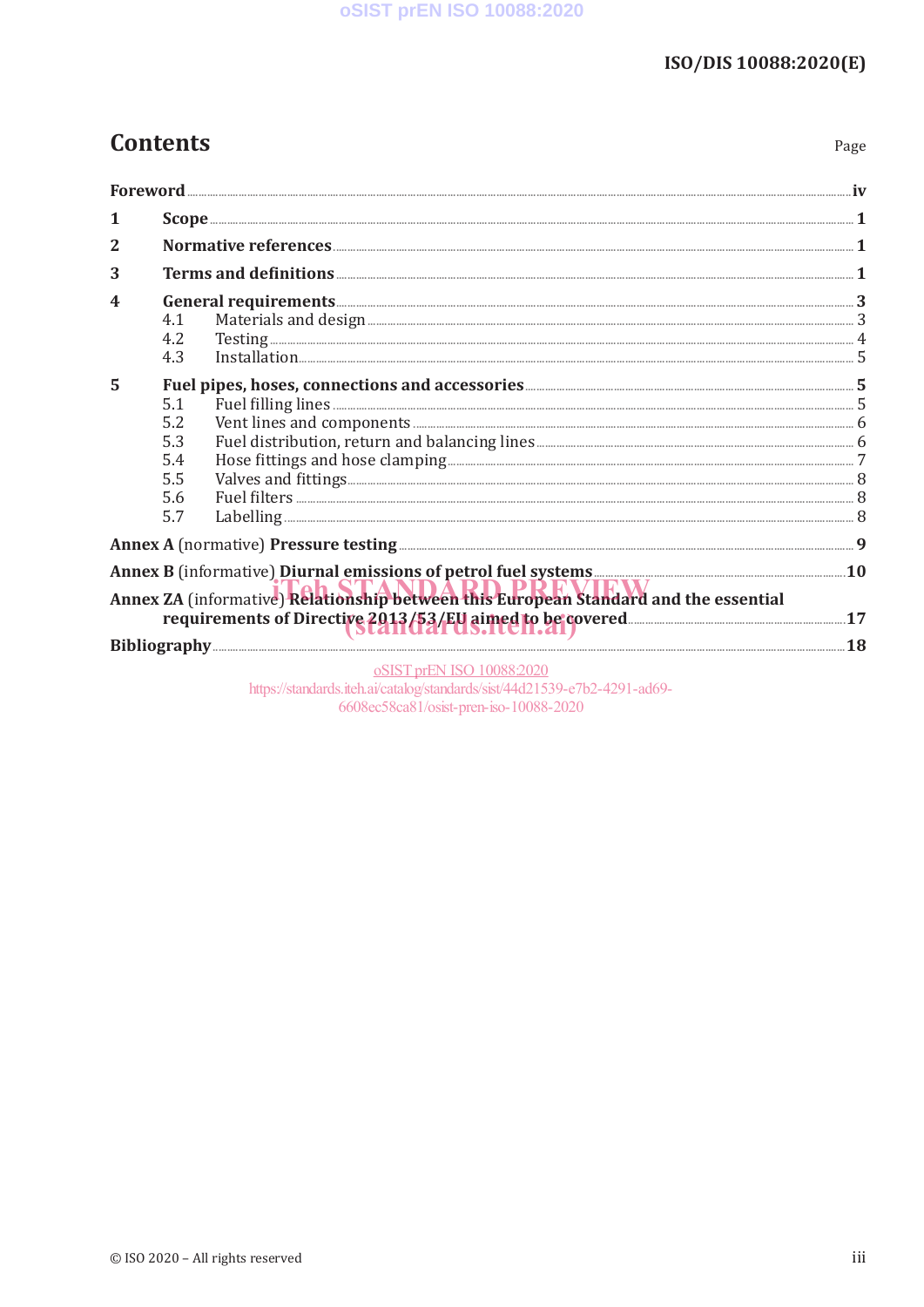## **Foreword**

ISO (the International Organization for Standardization) is a worldwide federation of national standards bodies (ISO member bodies). The work of preparing International Standards is normally carried out through ISO technical committees. Each member body interested in a subject for which a technical committee has been established has the right to be represented on that committee. International organizations, governmental and non-governmental, in liaison with ISO, also take part in the work. ISO collaborates closely with the International Electrotechnical Commission (IEC) on all matters of electrotechnical standardization.

The procedures used to develop this document and those intended for its further maintenance are described in the ISO/IEC Directives, Part 1. In particular, the different approval criteria needed for the different types of ISO documents should be noted. This document was drafted in accordance with the editorial rules of the ISO/IEC Directives, Part 2 (see www.iso.org/directives).

Attention is drawn to the possibility that some of the elements of this document may be the subject of patent rights. ISO shall not be held responsible for identifying any or all such patent rights. Details of any patent rights identified during the development of the document will be in the Introduction and/or on the ISO list of patent declarations received (see www.iso.org/patents).

Any trade name used in this document is information given for the convenience of users and does not constitute an endorsement.

For an explanation of the voluntary nature of standards, the meaning of ISO specific terms and expressions related to conformity assessment, as well as information about ISO's adherence to the<br>World Trade Organization (WTO) principles in the Technical Barriers to Trade (TBT), see www.iso.org/ World Trade Organization (WTO) principles in the Technical Barriers to Trade (TBT), see www.iso.org/ iso/foreword.html. (standards.iteh.ai)

This document was prepared by Technical Committee ISO/TC 188, *Small craft* oSIST prE

This fifth edition cancels and replaces the fourth edition (ISO 10088:2013), Which has been technically revised. 6608ec58ca81/osist-pren-iso-10088-2020

The main changes compared to the previous edition are as follows:

permeation test limits and test procedures have been added as an Informative Annex B to serve as a harmonized reference for evaporative emissions.

Any feedback or questions on this document should be directed to the user's national standards body. A complete listing of these bodies can be found at www.iso.org/members.html.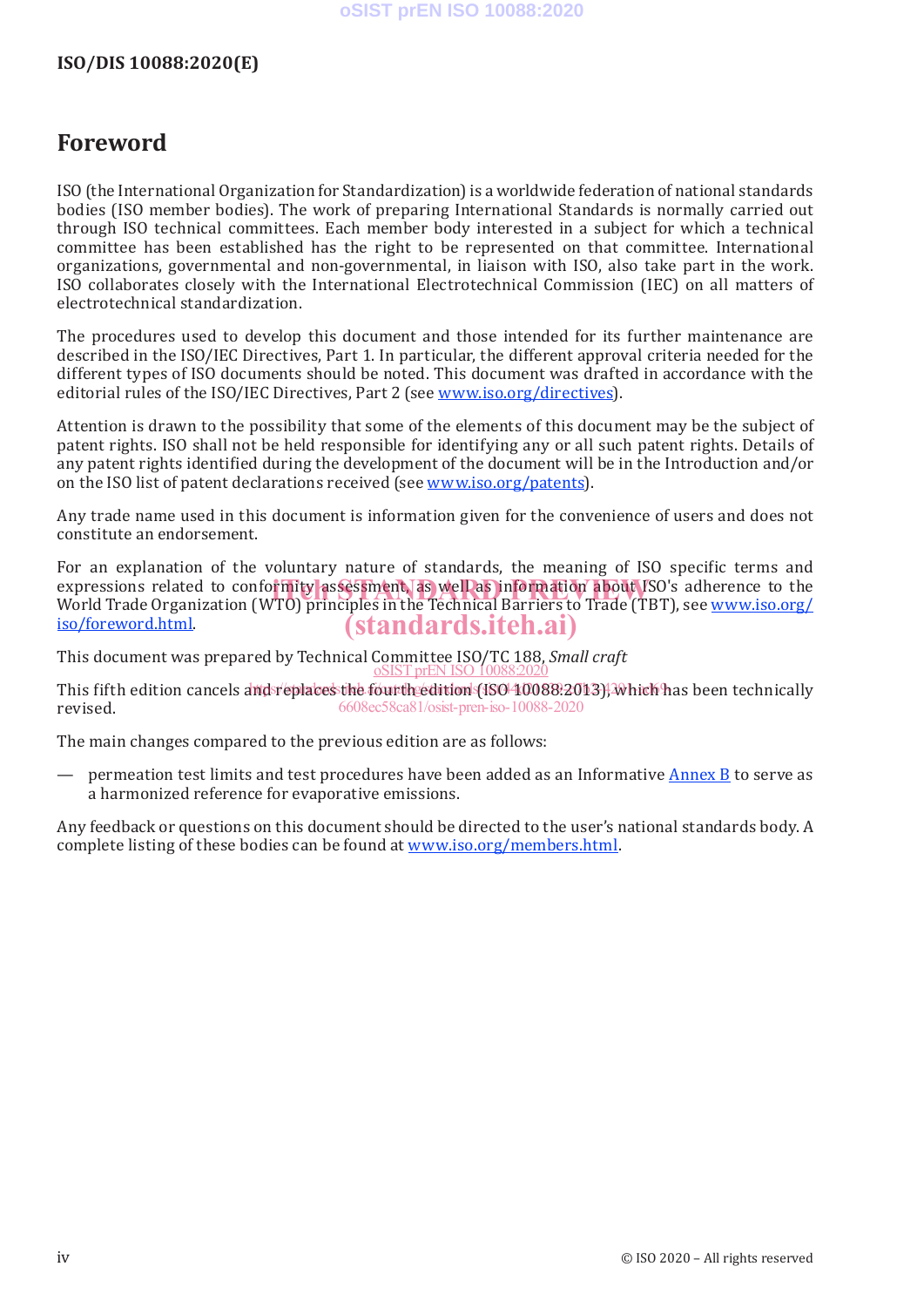## **Small craft — Permanently installed fuel systems**

## **1 Scope**

This International Standard specifies the requirements for the design, materials, construction, installation and testing of permanently installed fuel systems as installed for internal combustion engines.

It applies to all parts of permanently installed diesel and petrol fuel systems as installed, from the fuel fill opening to the point of connection with the propulsion or auxiliary engine(s) on inboard- and outboard-powered small craft of up to 24 m hull length as defined in ISO 8666.

Requirements for the design, materials, construction and testing of permanently installed fixed fuel tanks are given in ISO 21487.

#### **2 Normative references**

The following documents are referred to in the text in such a way that some or all of their content constitutes requirements of this document. For dated references, only the edition cited applies. For undated references, the latest edition of the referenced document (including any amendments) applies.

ISO 1817:2015, *Rubber, vulcanized or thermoplastic — Determination of the effect of liquids* ie latest equiton of the referenced document tinchiang<br>1 Ten STANDARD PREVIEW d of the moplastic — beterminal<br>(standards.iteh.ai)

ISO 7840:2013, *Small craft — Fire-resistant fuel hoses*

 $\text{ISO } 8469:2013, \text{Small } \text{craft} \longrightarrow \text{Non-fife} \rightarrow \text{ESS4} \rightarrow \text{NeP} \rightarrow \text{SSS4} \rightarrow \text{SSS4} \rightarrow \text{SSS4} \rightarrow \text{SSS4} \rightarrow \text{SSS4} \rightarrow \text{SSS4} \rightarrow \text{SSS4} \rightarrow \text{SSS4} \rightarrow \text{SSS4} \rightarrow \text{SSS4} \rightarrow \text{SSS4} \rightarrow \text{SSS4} \rightarrow \text{SSS4} \rightarrow \text{SSS4} \rightarrow \text{SSS4} \rightarrow \text{SSS4} \rightarrow \text{SSS4} \rightarrow \text{SSS4} \rightarrow \text{S$ 

https://standards.iteh.ai/catalog/standards/sist/44d21539-e7b2-4291-ad69-

ISO 8846:1990, Small craft <del>660 Electrical</del> sidevices 0 100 Protection against ignition of surrounding *flammable gases*

ISO 8666:2016, *Small craft — Principal data*

ISO 10133:2012, *Small craft — Electrical systems — Extra-low-voltage d.c. installations*

ISO 11105:1997, *Small craft — Ventilation of petrol engine and/or petrol tank compartments*

ISO 11192:2005, *Small craft — Graphical symbols*

ISO 13297:2014, *Small craft — Electrical systems — Alternating current installations*

ISO 21487:2012, *Small craft — Permanently installed petrol and diesel fuel tanks*

#### **3 Terms and definitions**

For the purposes of this document, the following terms and definitions apply.

ISO and IEC maintain terminological databases for use in standardization at the following addresses:

- ISO Online browsing platform: available at https://www.iso.org/obp
- IEC Electropedia: available at http://www.electropedia.org/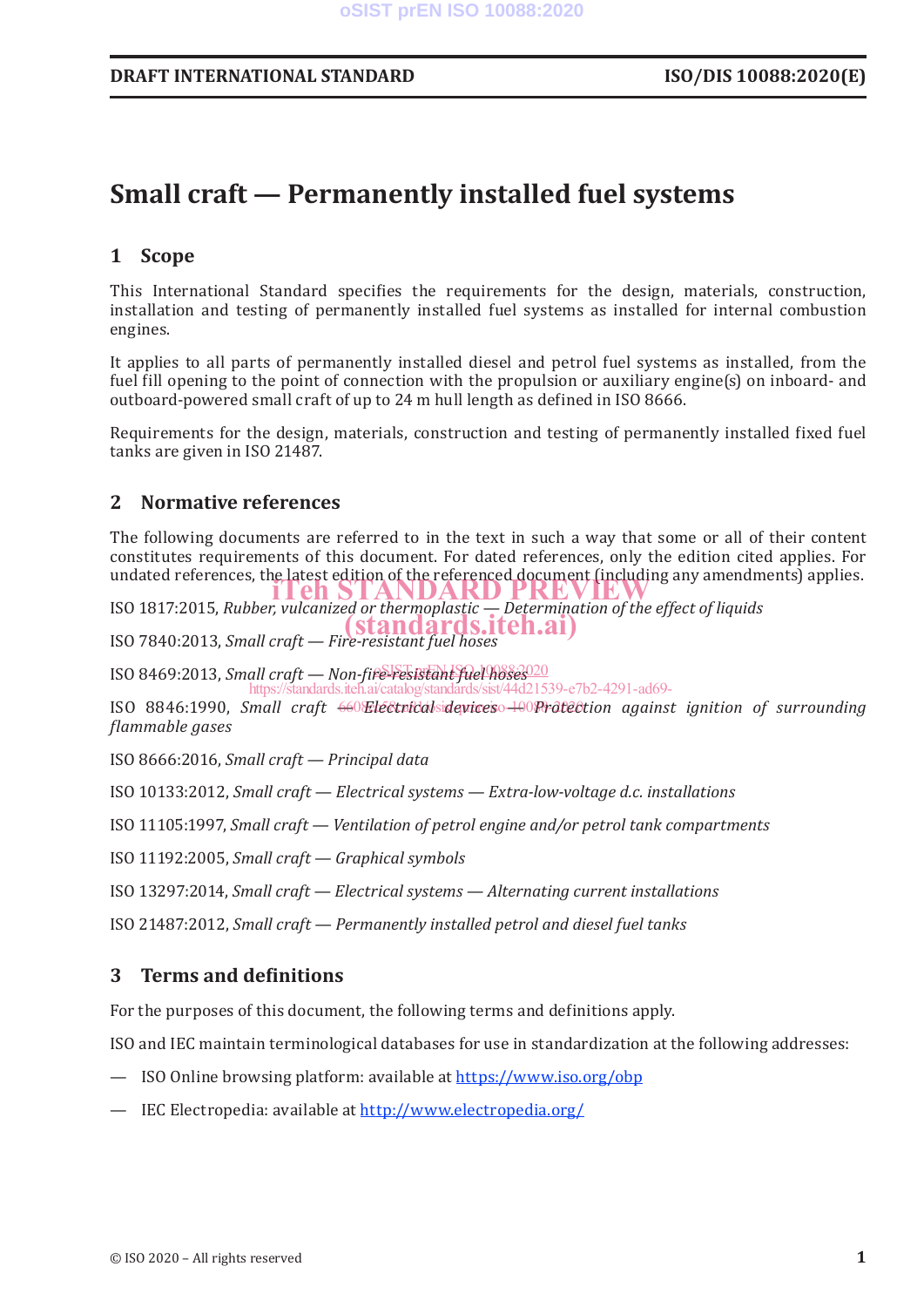#### **3.1**

#### **accessible**

capable of being reached for inspection, removal or maintenance without removal of permanent craft structure

Note 1 to entry: Hatches are not regarded as permanent craft structures in this sense, even if tools such as wrenches or screwdrivers are needed to open them. Hatches for inspection or maintenance of fuel tanks are permitted to be covered by uncut carpet, provided that all tank fittings can be inspected and maintained through other openings.

#### **3.2**

#### **readily accessible**

capable of being reached quickly and safely for maintenance or effective use under emergency conditions without the use of tools

#### **3.3**

#### **permanently installed**

**static floating position**

securely fastened so that tools are required for removal

#### **3.4**

#### **anti-siphon valve**

demand valve which can be opened only by fuel pump suction to withdraw fuel from a tank and which will remain closed when the fuel pump is not operating, preventing siphon action created by a break or leakage at any point in the fuel distribution system

#### **3.5**

## iTeh STANDARD PREVIEW

attitude in which the craft floats in calm fresh water according to light craft mass  $m_{\rm LCC}$  with each fuel<br>tank filled to rated canacity but excluding all non-permanently attached interior and exterior equipment tank filled to rated capacity but excluding all non-permanently attached interior and exterior equipment

Note 1 to entry: Light craft mass  $m_{\text{LCC}}$  is specified in ISO 8666:2002,[1] 6.3.

[SOURCE: ISO 13590:2003, 3.3, modified b<sub>8ec58ca81/osist-pren-iso-10088-2020</sub> https://standards.iteh.ai/catalog/standards/sist/44d21539-e7b2-4291-ad69-

#### **3.6**

#### **petrol**

hydrocarbon fuel, or blend thereof, which is liquid at atmospheric pressure and is used in sparkignition engines

#### **3.7**

#### **diesel**

hydrocarbon fuel, or blend thereof, which is liquid at atmospheric pressure and is used in compressionignition engines

#### **3.8**

#### **spud**

rigid pipe or spigot used for the connection of pipes and hoses to tanks or components such as filters and pumps

#### **3.9**

#### **swaged sleeve**

permanently attached fuel hose end fitting obtained by applying even compression to a metal sleeve or ferrule, sufficient to make the inner lining of the hose take up the shape of the insert and create a pressure seal

Note 1 to entry: See Figure 1.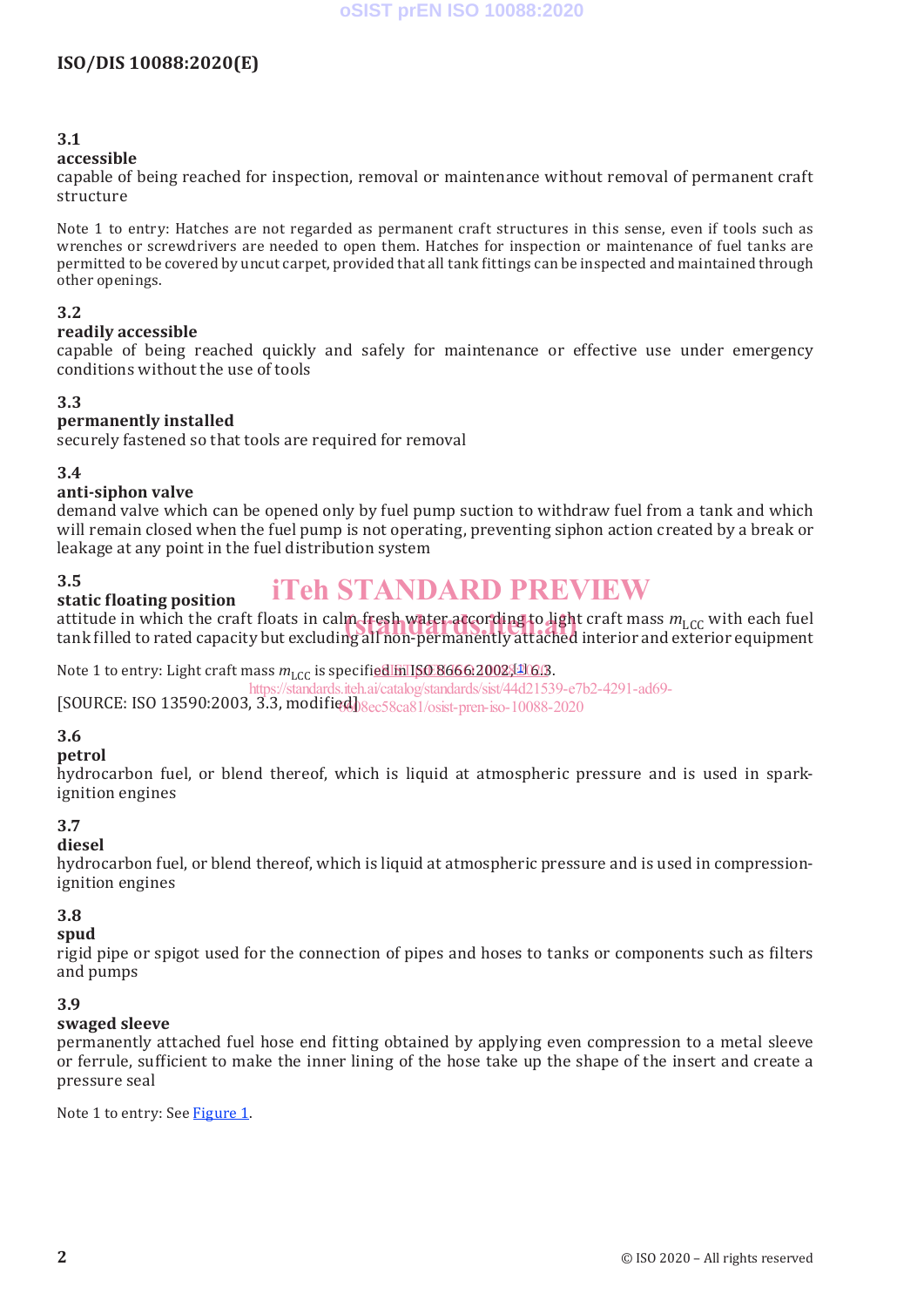

#### **Key**

- 1 hose
- 2 sleeve

#### **Figure 1 — Swaged sleeve**

#### **3.10**

#### **sleeve and threaded insert**

permanently attached fuel hose end fitting made by screwing an insert sleeve with threads into the hose and applying even compression to a metal sleeve or ring to secure the hose in place

Note 1 to entry: This type of connection can be made with the sleeve placed on the outside of the hose and then screwing the threaded insert into the inner lining.

#### **3.11** iTeh STANDARD PREVIEW

#### **compartment**

compartment<br>cabin or enclosure able to be closed to the outside of the craft<sup>1</sup>)

#### **3.12**

#### oSIST prEN ISO 10088:2020

**craft's ground** ground which is established by <sub>688</sub> conducting connection (intended or accidental) with the common ground (potential of the earth's surface), including any conductive part of the wetted surface of the hull https://standards.iteh.ai/catalog/standards/sist/44d21539-e7b2-4291-ad69-

Note 1 to entry: "Ground" is also known as "earth".

#### **3.13**

#### **evaporative emissions**

fuel emissions that result from permeation of fuel through the fuel system materials or from ventilation of the fuel system

### **4 General requirements**

#### **4.1 Materials and design**

**4.1.1** Individual components of the fuel system, and the fuel system as a whole, shall be designed to withstand the combined conditions of pressure, vibration, shocks, corrosion and movement encountered under normal operating conditions and storage.

**4.1.2** Each component of the fuel system, and the fuel system as a whole, shall be capable of operation within an ambient temperature range of - 10 °C to + 80 °C, without failure or leakage, and be capable of being stored without operation within an ambient temperature range of − 30 °C to + 80 °C, without failure or leakage.

NOTE Thermoplastic tanks and components may be affected by high return fuel temperature. It is therefore important to read the engine installation manual for information.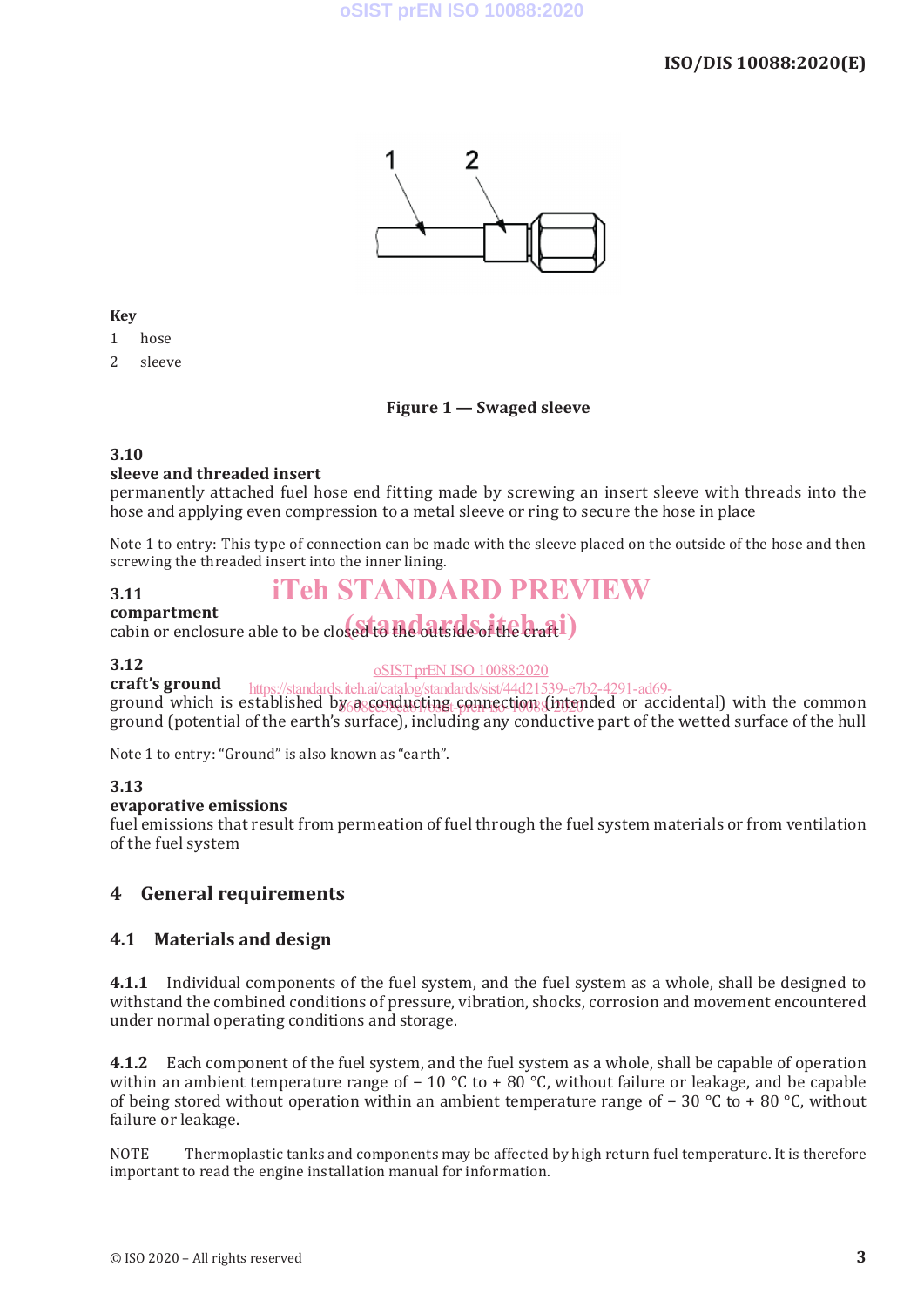**4.1.3** All materials used in the fuel system shall be resistant to deterioration by its designated fuel and to other liquids or compounds with which it may come into contact under normal operating conditions, e.g. grease, lubricating oil, bilge solvents and sea water.

**4.1.4** Petrol engine compartments and petrol tank compartments shall have ventilation and ignition protection in accordance with ISO 11105 and ISO 8846.

**4.1.5** The only outlets for drawing fuel from the fuel system shall be

— plugs in petrol filter bowls intended solely for the purpose of servicing the filter,

— plugs or valves in diesel filter bowls intended solely for the purpose of servicing the filter.

NOTE Tank openings are covered by ISO 21487.

**4.1.6** Any metal or metallic plated component of a petrol tank and its filling system that is in contact with petrol shall be grounded so that its resistance to the craft's ground is less than 1  $\Omega$ .

Grounding wires shall not be installed between a hose and its clamps.

**4.1.7** Fuel filling systems shall be designed to avoid blowback of fuel through the fill fitting. Fuel systems shall be tested in accordance with 4.2.3.

**4.1.8** Provision shall be made to prevent fuel overflow from the vent opening from entering the craft or the environment. the environment.

## (standards.iteh.ai)

**4.1.9** All fuel system components in engine compartments (e.g. filters, pumps, water separators, and hoses) – excluding permanently installed fuel tanks, which are tested in accordance with ISO 21487 – shall individually, or as installed in the craft, be capable of withstanding a 2,5 min fire test as specified in ISO 7840:2013, Annex A. <u>oSIST prEN ISO 10088:2020</u> https://standards.iteh.ai/catalog/standards/sist/44d21539-e7b2-4291-ad69- 6608ec58ca81/osist-pren-iso-10088-2020

Fasteners supporting metal fuel lines constitute an exception to this requirement.

**4.1.10** Copper-base alloy fittings may be used for aluminum tanks if protected by a galvanic barrier to reduce galvanic corrosion.

**4.1.11** A means to determine the level of fuel in the tank or quantity shall be provided.

**4.1.12** Petrol fuel systems must meet evaporative emissions limits set forth in Annex B.

#### **4.2 Testing**

**4.2.1** After installation, the fuel system as a whole shall pass the pressure test specified in Annex A.

**4.2.2** Small components of the fuel system (e.g. filters, pumps, water separators, and hoses), required to be fire tested according to 4.1.9, shall be tested as specified in ISO 7840:2013, Annex A, with the lower part mounted 250 mm above the surface of liquid in a pan of which the sides extend beyond the component by 150 mm. The component to be tested shall be a complete assembly and include all accessories intended to be attached directly to the component.

**4.2.3** There shall be no blow back of fuel through the fill fitting when filling at a rate of 30 l/min from 25 % to 75 % of the capacity on the tank label. For fuel tanks of 100 l capacity or less, the fill rate may be reduced to 20 l/min. (see 4.1.7). The test to determine compliance with this shall be performed on at least one craft or a representative installation.